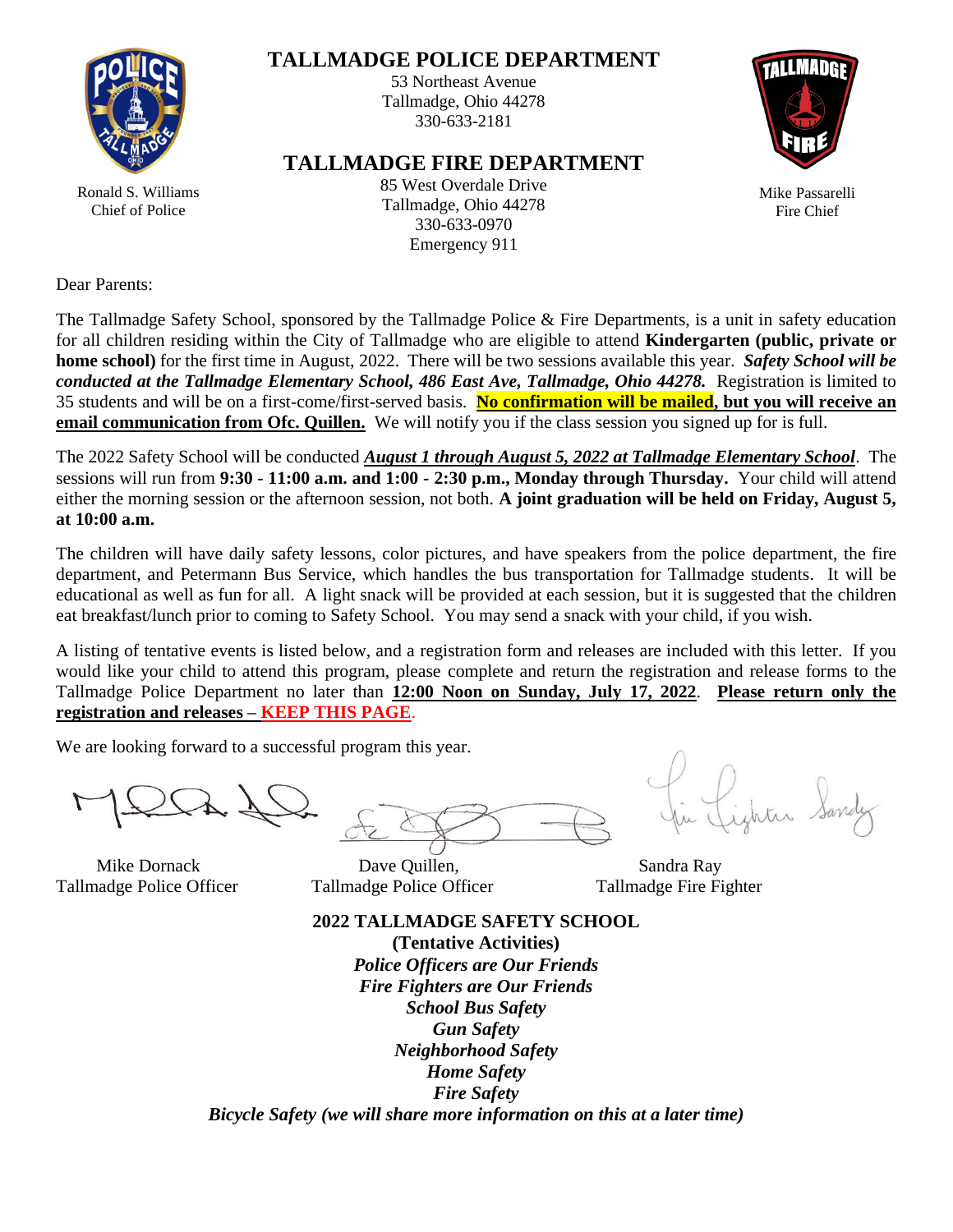## **Permission to Use Photographs**

Subject: 2022 Tallmadge Safety School

Location: Tallmadge Elementary School

I grant to Tallmadge Police and Fire Departments, their representatives, employees, assigns and transferees, the right to take photographs of my child in connection with the above-identified subject. I authorize Tallmadge Police and Fire Departments, their representatives, employees, assigns and transferees to copyright, use and publish my child's photograph(s) in print and/ or electronically.

I agree that Tallmadge Police and Fire Departments may use such photographs of my child, without their name, for any lawful purpose, including, for example, publicity, illustration, advertising, and Web content.

I have read and understand the above:

| Printed name of child |  |
|-----------------------|--|
|                       |  |

Signature, parent or guardian

\*\*IF you have any questions about this release, please let us know! We take pictures all week and like to use them throughout the week – Ofc. Dave can be reached at dquillen@tallmadge-ohio.org\*\*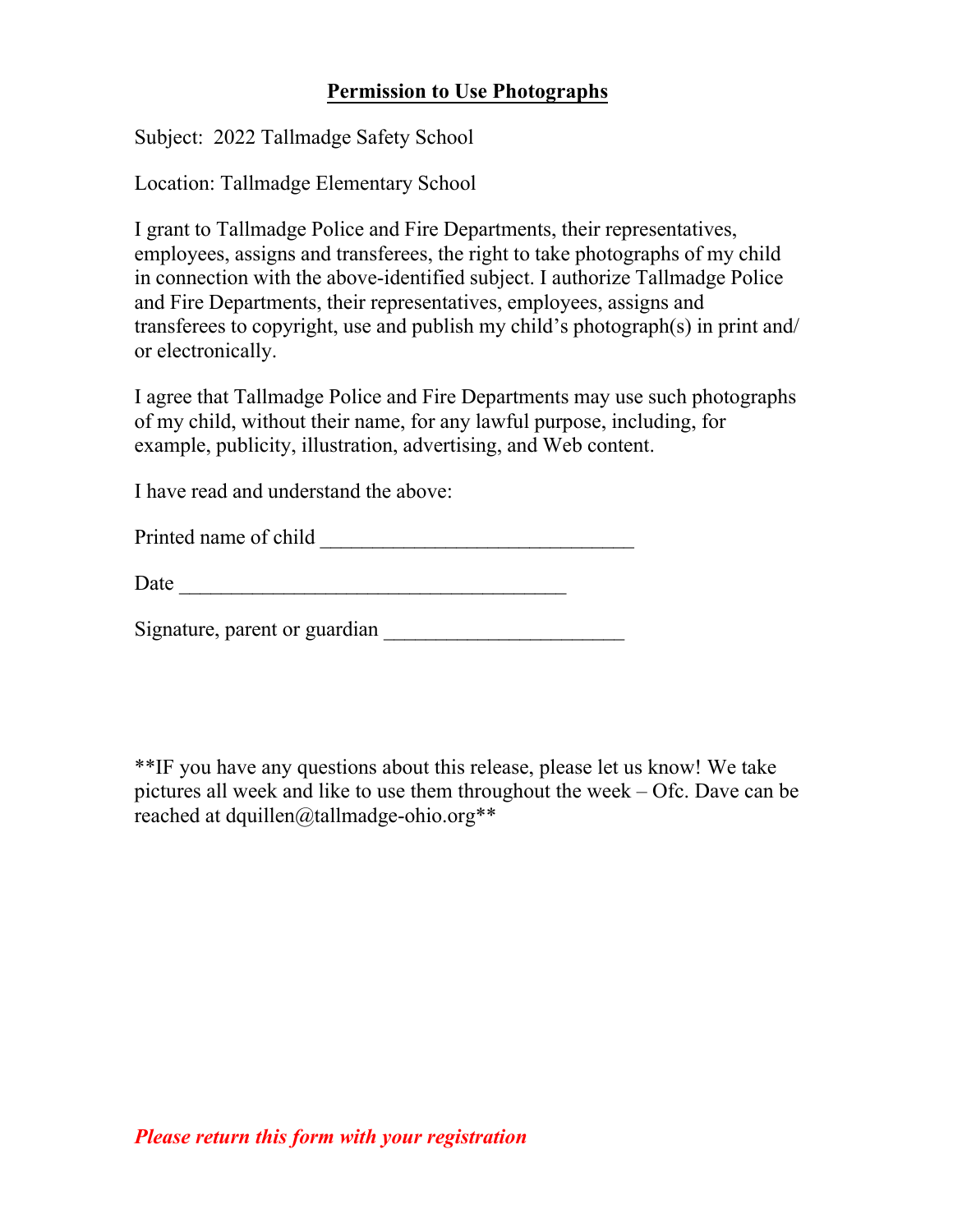### *TALLMADGE SAFETY SCHOOL REGISTRATION AND EMERGENCY INFORMATION*

**This form must be returned to the Tallmadge Police Department, Attention Geri Blon (Please complete all blanks)**

| Child's Name<br>First Name<br>Last Name                                                                                                                                                                                                                                                                                                                                                                                                                             | Date of Birth<br>Male<br>Female                                                                                                  |  |  |  |
|---------------------------------------------------------------------------------------------------------------------------------------------------------------------------------------------------------------------------------------------------------------------------------------------------------------------------------------------------------------------------------------------------------------------------------------------------------------------|----------------------------------------------------------------------------------------------------------------------------------|--|--|--|
| Address                                                                                                                                                                                                                                                                                                                                                                                                                                                             | Home Phone                                                                                                                       |  |  |  |
|                                                                                                                                                                                                                                                                                                                                                                                                                                                                     |                                                                                                                                  |  |  |  |
|                                                                                                                                                                                                                                                                                                                                                                                                                                                                     |                                                                                                                                  |  |  |  |
| Where parent can be reached during Safety School scheduled classes:                                                                                                                                                                                                                                                                                                                                                                                                 |                                                                                                                                  |  |  |  |
| Mother                                                                                                                                                                                                                                                                                                                                                                                                                                                              | Daytime Phone                                                                                                                    |  |  |  |
| (First and Last Name)                                                                                                                                                                                                                                                                                                                                                                                                                                               |                                                                                                                                  |  |  |  |
| Father<br>(First and Last Name)                                                                                                                                                                                                                                                                                                                                                                                                                                     | Daytime Phone                                                                                                                    |  |  |  |
| Person dropping off and picking child up:                                                                                                                                                                                                                                                                                                                                                                                                                           |                                                                                                                                  |  |  |  |
|                                                                                                                                                                                                                                                                                                                                                                                                                                                                     | Daytime Phone                                                                                                                    |  |  |  |
| (First and Last Name)                                                                                                                                                                                                                                                                                                                                                                                                                                               |                                                                                                                                  |  |  |  |
| Email address for information/updates/etc.                                                                                                                                                                                                                                                                                                                                                                                                                          |                                                                                                                                  |  |  |  |
| List a neighbor or relative you wish to care for your child if you cannot be contacted:                                                                                                                                                                                                                                                                                                                                                                             |                                                                                                                                  |  |  |  |
| Name (Please print)                                                                                                                                                                                                                                                                                                                                                                                                                                                 | Phone                                                                                                                            |  |  |  |
| (First and Last Name)                                                                                                                                                                                                                                                                                                                                                                                                                                               |                                                                                                                                  |  |  |  |
| Signature of Parent or Guardian                                                                                                                                                                                                                                                                                                                                                                                                                                     |                                                                                                                                  |  |  |  |
|                                                                                                                                                                                                                                                                                                                                                                                                                                                                     |                                                                                                                                  |  |  |  |
|                                                                                                                                                                                                                                                                                                                                                                                                                                                                     | Date signed                                                                                                                      |  |  |  |
| <b>EMERGENCY CONTACT INFORMATION</b>                                                                                                                                                                                                                                                                                                                                                                                                                                |                                                                                                                                  |  |  |  |
| In case of an accident or serious illness, I request the school to contact me. If unable to reach me, I hereby authorize the school to call<br>the physician indicated below and to follow his instructions. If my physician cannot be reached, the Safety School Instructor may make<br>whatever arrangements are necessary.                                                                                                                                       |                                                                                                                                  |  |  |  |
| Physician's Name                                                                                                                                                                                                                                                                                                                                                                                                                                                    |                                                                                                                                  |  |  |  |
| Address                                                                                                                                                                                                                                                                                                                                                                                                                                                             |                                                                                                                                  |  |  |  |
| Office Phone                                                                                                                                                                                                                                                                                                                                                                                                                                                        |                                                                                                                                  |  |  |  |
| <b>SESSION SELECTION</b>                                                                                                                                                                                                                                                                                                                                                                                                                                            |                                                                                                                                  |  |  |  |
| Please choose one (1) session only. Each session will be filled on a first-come/first-served basis. You will only be contacted if your session is closed<br>(no confirmation will be sent). There is a limit of thirty-five (35) children per session, NO EXCEPTIONS. Eligibility is limited to children who<br>reside within the city of Tallmadge and will be attending Kindergarten (public, private, or home school) for the first time in Tallmadge this year. |                                                                                                                                  |  |  |  |
|                                                                                                                                                                                                                                                                                                                                                                                                                                                                     | Morning $(9:30-11:00 \text{ a.m.})$ or $\_\_\_\_\_\$ Afternoon $(1:00-2:30 \text{ p.m.})$ or $\_\_\_\_\_\_\_\_\_\$ No preference |  |  |  |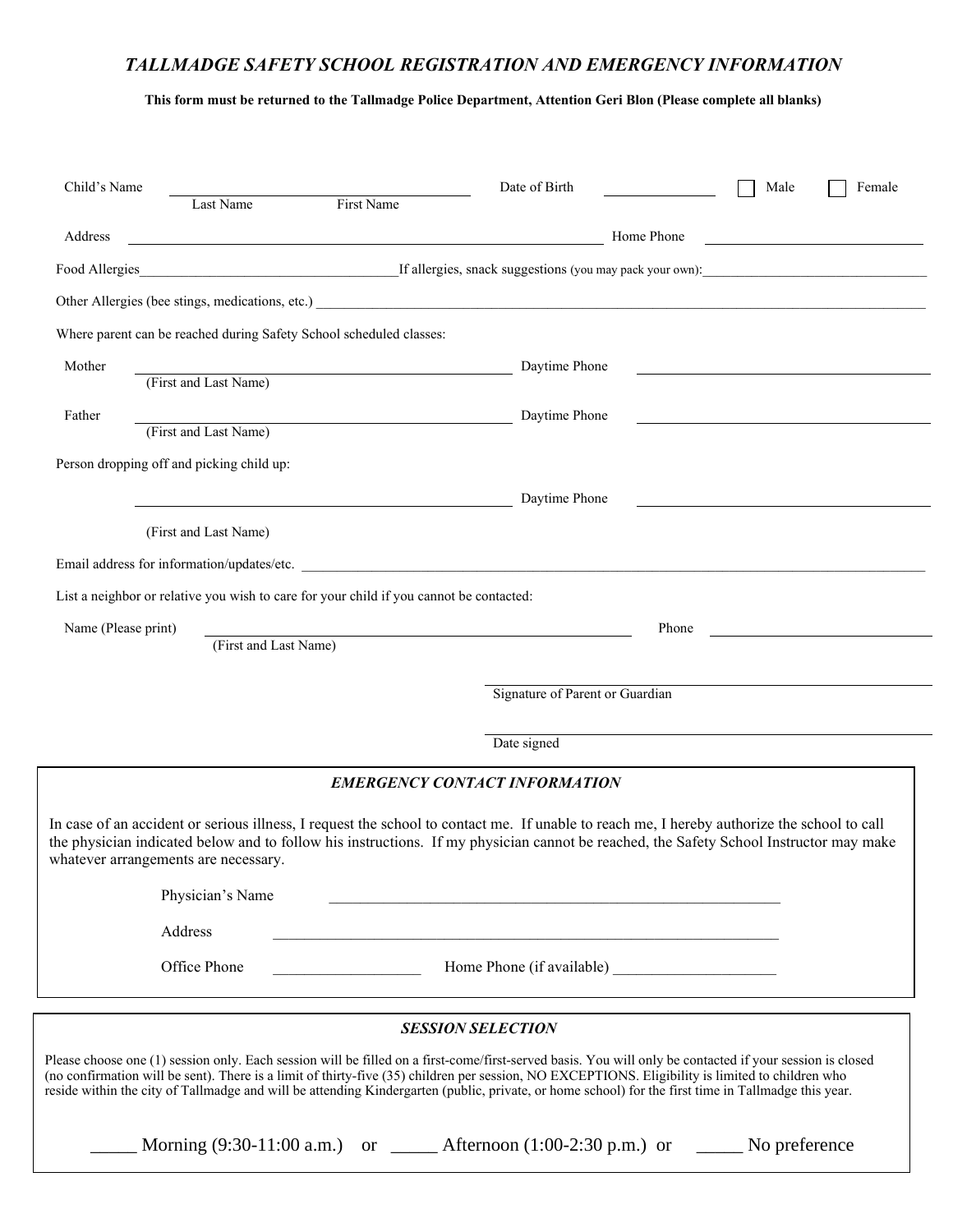# *Tallmadge Police Department This form must be returned to the Tallmadge Police Department, Attention Geri Blon*

#### RELEASE OF ALL CLAIMS

In consideration of being accepted as a participant, I/we, the undersigned, hereby release and discharge the City of Tallmadge, the Tallmadge School District, their employees, agents, officers and assigns from all claims, demands, actions, causes of action, judgments and executions which the undersigned now have or may ever have against the City of Tallmadge, and the Tallmadge School District, their employees, agents, officers and assigns from all personal injuries, known or unknown, and injuries to property, real or personal, caused by, or arising out of, any activities associated with Safety School, including, but not limited to, riding the school bus and participating in the fire house training class, which are city sponsored activites, during Safety School Week. I/We, the undersigned, have read this release and understand all of its terms; I/we execute it voluntarily and with full knowledge of its significance.

In witness whereof, we have executed this release at Tallmadge, Ohio on the date written below.

| Child's Name |                    |      |  |
|--------------|--------------------|------|--|
| Signature:   | Parent or Guardian | Date |  |
|              |                    |      |  |
| Signature:   | Parent or Guardian | Date |  |

*PLEASE RETURN THIS FORM WITH YOUR REGISTRATION*